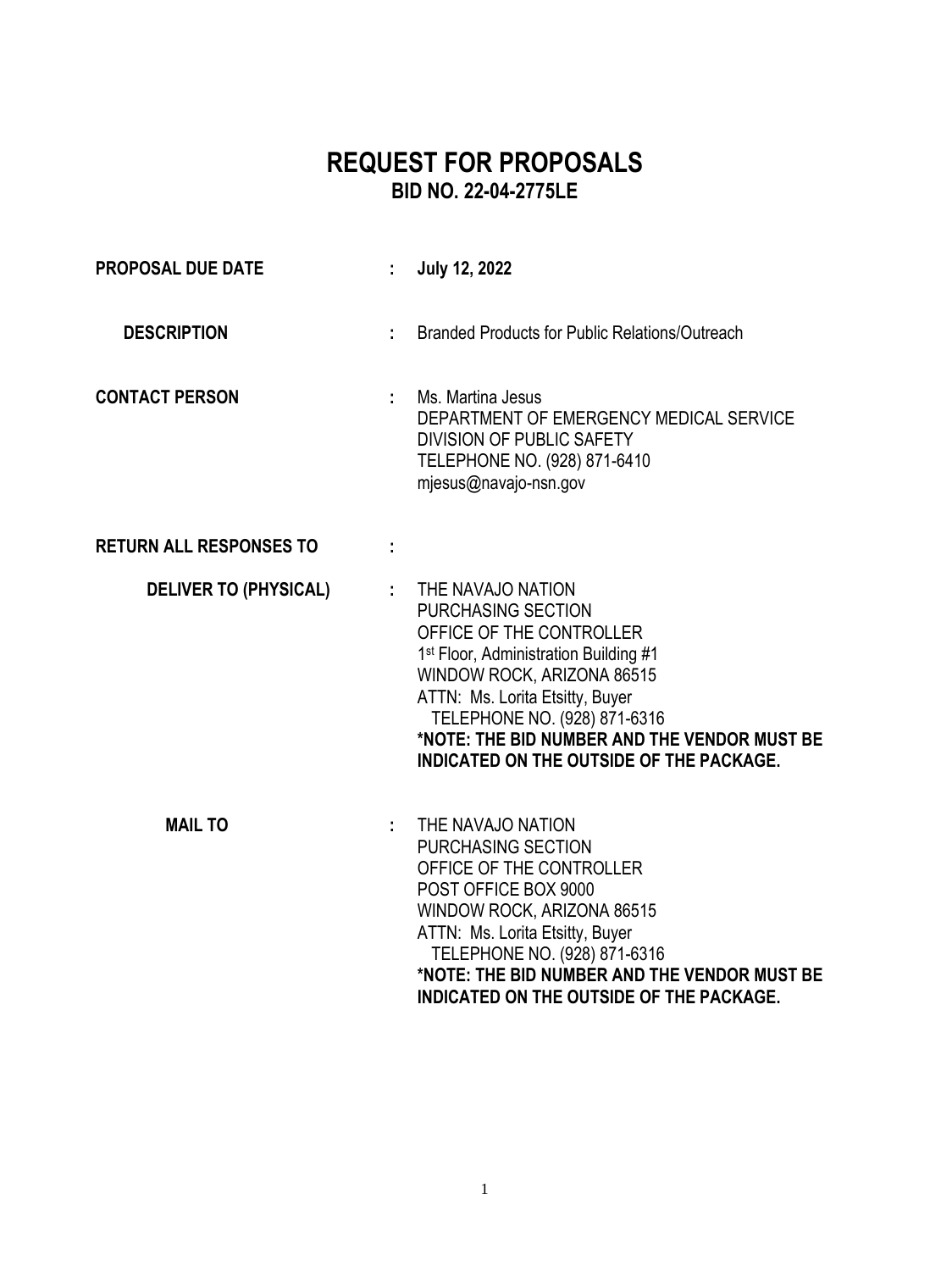## **SECTION I**

#### **INFORMATION ONLY NO RESPONSE TO THIS SECTION IS REQUIRED**

- **A. ISSUING OFFICE**: This Request for Proposals (RFP) is issued by the Purchasing Services Department of the Navajo Nation, P.O. Box 9000, Window Rock, Arizona 86515
- **B. PURPOSE:** This RFP provides prospective respondents with sufficient information to enable them to prepare and submit proposals for consideration.
- **C. SCOPE:** This RFP contains the instructions governing the proposals to be submitted and material to be included therein; mandatory requirements which must be met to be eligible for consideration; and other requirements to be met by each proposal.

#### **D. SCHEDULE OF ACTIVITIES: DEADLINE:**

| 1. Public Advertisement                                                                                                                                                                                                             | June 16, 23, 2022<br>RFPs and Advertisements (nnooc.org) |
|-------------------------------------------------------------------------------------------------------------------------------------------------------------------------------------------------------------------------------------|----------------------------------------------------------|
| 2. Prospective respondent's inquiry deadline<br>(No questions accepted after this date) Inquiries<br>and questions will be answered at any time prior to<br>this date. Questions to this RFP may be verbal, in<br>writing or email. | July 6, 2022 at 5:00 pm                                  |
| 3. Due date for proposal                                                                                                                                                                                                            | July 12, 2022 at 5:00 pm                                 |
| 4. Opening of proposals and evaluation                                                                                                                                                                                              | July 14, 2022                                            |
| 5. Award date for contract/PO                                                                                                                                                                                                       | July 16, 2022                                            |

**E. INQUIRIES:** Prospective respondents may make telephone, written or email inquiries concerning this RFP to obtain clarification of requirements. Email inquiries may be emailed to [mjesus@navajo-nsn.gov.](mailto:mjesus@navajo-nsn.gov) No inquiries will be accepted after the inquiry deadline listed in Section D. Mailed inquiries are to be addressed to:

#### **THE NAVAJO NATION PURCHASING SERVICES DEPARTMENT POST OFFICE BOX 9000 WINDOW ROCK, ARIZONA 86515 ATTN: Ms. Lorita Etsitty, Buyer TELEPHONE (928) 871-6316**

Note: Please mark on the outside of the envelope or subject line of email – **Branded Products for Public Relations/Outreach Inquiry.**

**F. ADDENDUM OF SUPPLEMENT TO THIS REQUEST FOR PROPOSALS:** In the event that it becomes necessary to revise any part of this RFP, an addendum will be issued.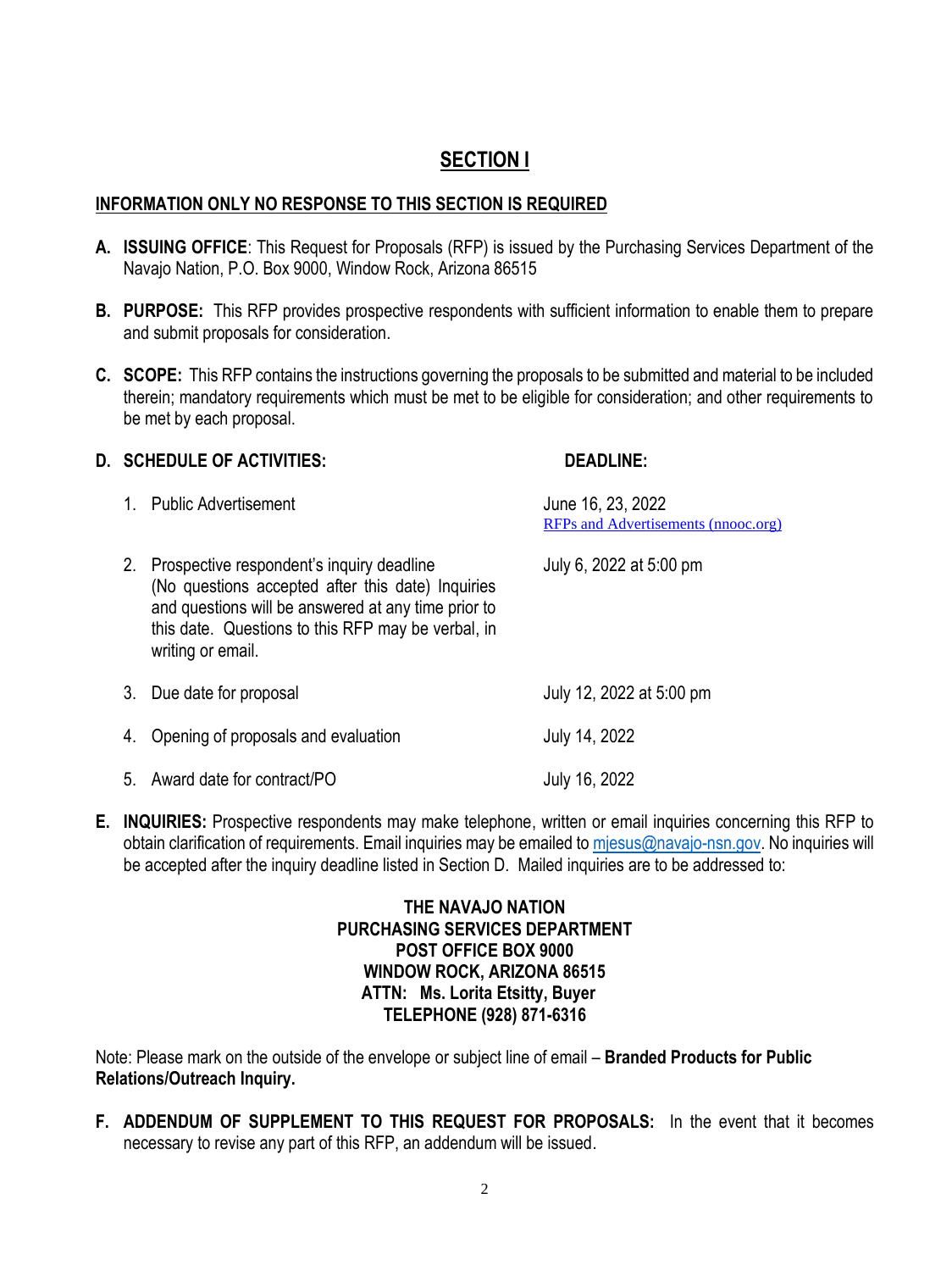- **G. PROPOSALS SUBMISSION:** Bidders who are mailing their proposals should allow sufficient time for mail delivery to ensure receipt by the time specified. It is recommended they be sent by certified/priority mail with tracking to the physical address indicated on the cover sheet of this RFP.
- **H. TWO (2) IDENTICAL PROPOSALS ARE REQUIRED:** Delivered in a sealed envelope; also include the name and address of the individual or firm submitting the proposal. Allow sufficient time for physical and/or mailing delivery to addresses found on the cover page of this RFP. Email proposals will not be accepted.
- **I. LATE RECEIPT OF PROPOSALS:** Late proposals will not be accepted. It is the responsibility of the bidder to ensure the proposal arrives in the Purchasing Section of the Office of the Controller prior to the date and time specified.
- **J. REJECTION OF PROPOSALS:** The Purchasing Section reserves the right to reject any or all proposals and to waive informalities and minor irregularities in proposals received.
- **K. PROPRIETARY INFORMATION:** Any restriction on the use of data contained within any proposals must be clearly stated in the proposal itself. Proprietary information submitted in response to this RFP will be handled in accordance with applicable purchasing procedures. Each and every page of the proprietary material must be labeled or identified with the word "proprietary".
- **L. RESPONSE MATERIAL OWNERSHIP:** All material submitted regarding this RFP shall become the property of the Navajo Nation and will not be returned to the bidder. Responses received will be retained in file and may be reviewed by any person after final selection has been made, subject to Paragraph K above. The Purchasing Section has the right to use any or all system ideas presented in reply to this RFP, subject to limitations outlined in paragraph K above. Disqualification or non-selection of a bidder or bid does not eliminate this right.
- **M. INCURRING COSTS:** The Navajo Nation Purchasing Section is not liable for any cost incurred by the bidders prior to issuance of an agreement, contract and/or purchase order.
- **N. ACCEPTANCE OF PROPOSAL CONTENT:** The contents of the proposal of the successful bidder will become contractual obligations if acquisition action ensues. Failure of the successful bidder to accept these obligations in a professional service contract, purchase order, delivery order or similar acquisition instrument may result in cancellation of the award and such bidder may be removed from future solicitations. The Navajo Nation Purchasing Section reserves the right to pursue appropriate legal action in the above set of circumstances.

#### **O. EVALUATION PROCEDURES AND CRITERIA:**

- **1.** General Procedures:
	- a. An ad hoc committee will judge the merit proposals received in accordance with the criteria defined herein.
	- b. Failure of a bidder to provide any information requested in this RFP may result in disqualification of the proposal. All proposals must be endorsed with the signature of a responsible official having the authority to bind the offeror or to the execution of the proposal.
	- c. The sole objective of the ad hoc committee will be to select the bidder whose proposal is most responsive to the Navajo Nation Purchasing Section. The specifications within this RFP represent the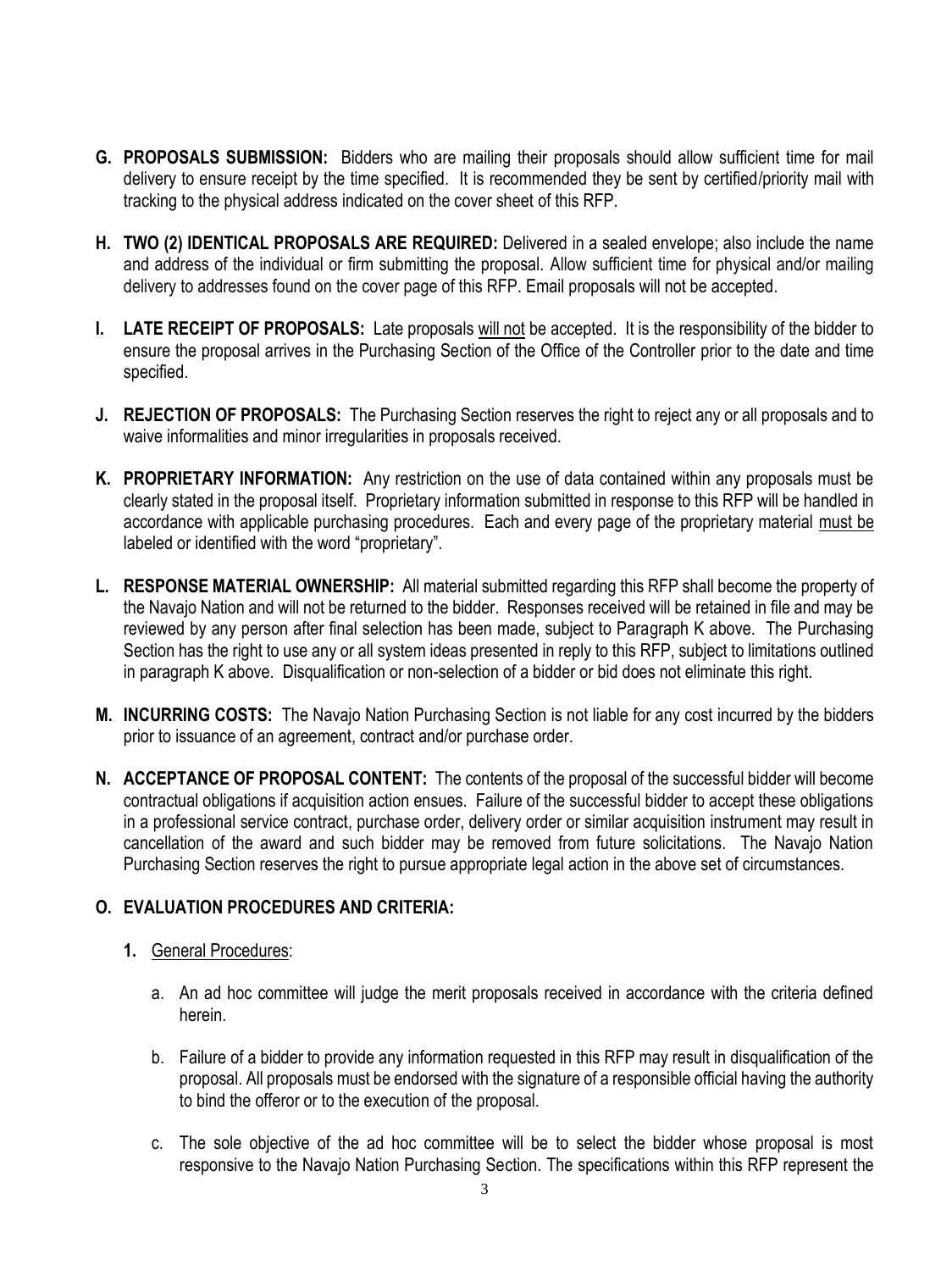minimum performance necessary for response. On the basis of the evaluation criteria established in this RFP, the ad hoc committee will select and recommend the bidder who best meets this objective.

d. Evaluation Criteria: The following criteria will be used by the ad hoc committee in the selecting process for contract award. The technical proposal factors will be rated on a scale of 5-100 with weight relations as stated below:

| <b>Technical Proposal Factors:</b>                                                                                                                                                    | Possible Points: |
|---------------------------------------------------------------------------------------------------------------------------------------------------------------------------------------|------------------|
| <b>Device Specifications</b><br>Offeror's meeting the minimum specifications and<br>requirements as listed in Section III herein                                                      | 35               |
| Qualifications of Firm<br>Offeror's qualifications, including work on similar projects,<br>experience of personnel                                                                    | 25               |
| Quality, Accuracy and Completeness of the Proposal<br>The quality, accuracy, and completeness of the Offeror's<br>proposal in response to the RFP specifications and<br>requirements. | 10               |
| <u>Cost</u><br>Price offered is responsive to the RFP requirements and<br>Instructions, and is realistic in respect to specifications<br>and requirements.                            | 30               |

TOTAL: 100

- **P. STANDARD CONTRACT:** The Navajo Nation reserves the right to incorporate standard contract provisions into any contract negotiations as a result of a proposal submitted in response to this RFP.
- **Q. RETURN OF PROPOSALS:** The Navajo Nation has no obligation to return any proposal received in response to this RFP.
- **R. ALTERNATE PROPOSALS:** Alternate proposals will not be accepted and will be deemed non-responsive.
- **S. GOVERNING LAW:** This procurement and any agreement with offerors that may result shall be governed by the laws of the Navajo Nation. The Navajo Nation is not bound to enter a contract under the RFP or RSQ and may issue a subsequent RFP or RSQ for the same services. The Navajo Nation is a sovereign government and that all contracts entered into as a result of the RFP shall comply with Navajo Nation law, rules and regulations, including the Navajo Preference in Employment Act.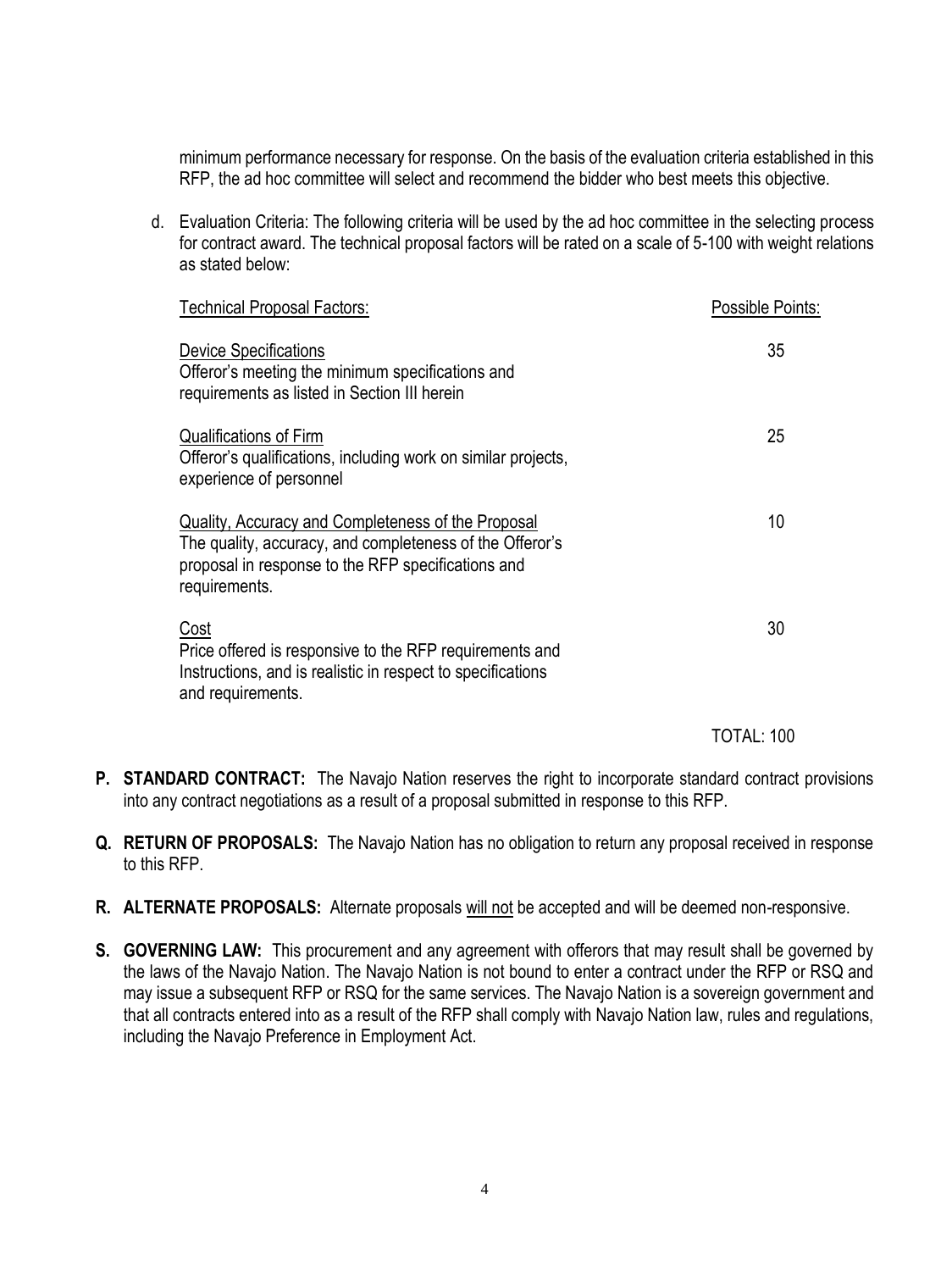## **SECTION II**

#### **PROPOSAL FORMAT AND ORGANIZATION**

#### **A. NUMBER OF PROPOSALS**

Proposer shall provide two (2) identical proposals to the location specified for the submission of proposals in Section I, Paragraph H, on or before the closing date and time for receipt of proposal. Allow sufficient time for physical and/or mailing delivery to addresses found on the cover page of this RFP. Email proposals will not be accepted.

#### **B. PROPOSAL FORMAT**

All proposals must be typewritten on standard 8.5 x 11 paper (larger paper is permissible for charts, spreadsheets, etc.) and bound with tabs/dividers delineating each section, as necessary.

#### 1. Proposal Organization

The proposal must be organized and indexed in the following format and must contain as minimum all list items in the sequence indicated.

- a. Table of Contents
- b. Letter of Transmittal
- c. Cost Proposal
- d. Response to the Specifications request
- e. Professional References (List of similar services provided by the Offeror to tribal governments, enterprises, preferably organizations within 75-mile radius of the Navajo Nation within the last five (5) years)
- f. Certifications/Licenses (i.e., manufacturer, Business), if any.
- g. Credentials (W-9, Insurance)
- h. Appendix (if needed)

Any proposal that does not adhere to these requirements may be deemed non-responsive and rejected on that basis.

Proposer may attach other materials which they feel may improve the quality of their response. However, the material should be included as items in the appendix.

#### 2. Letter of Transmittal

Each proposal must be accompanied by a letter of transmittal. The letter of transmittal must:

- a. Identify the submitting organization with a brief description;
- b. Identify experience, capability and capacity
- c. Identify the name and title of the person authorized to contractually obligate the organization;
- d. Identify the name, title and telephone number of the person authorized to negotiate the contract on behalf of the organization;
- e. Identify the names, title and telephone numbers of person to be contacted for clarification;
- f. Be signed by the person authorized to contractually obligate the organization; and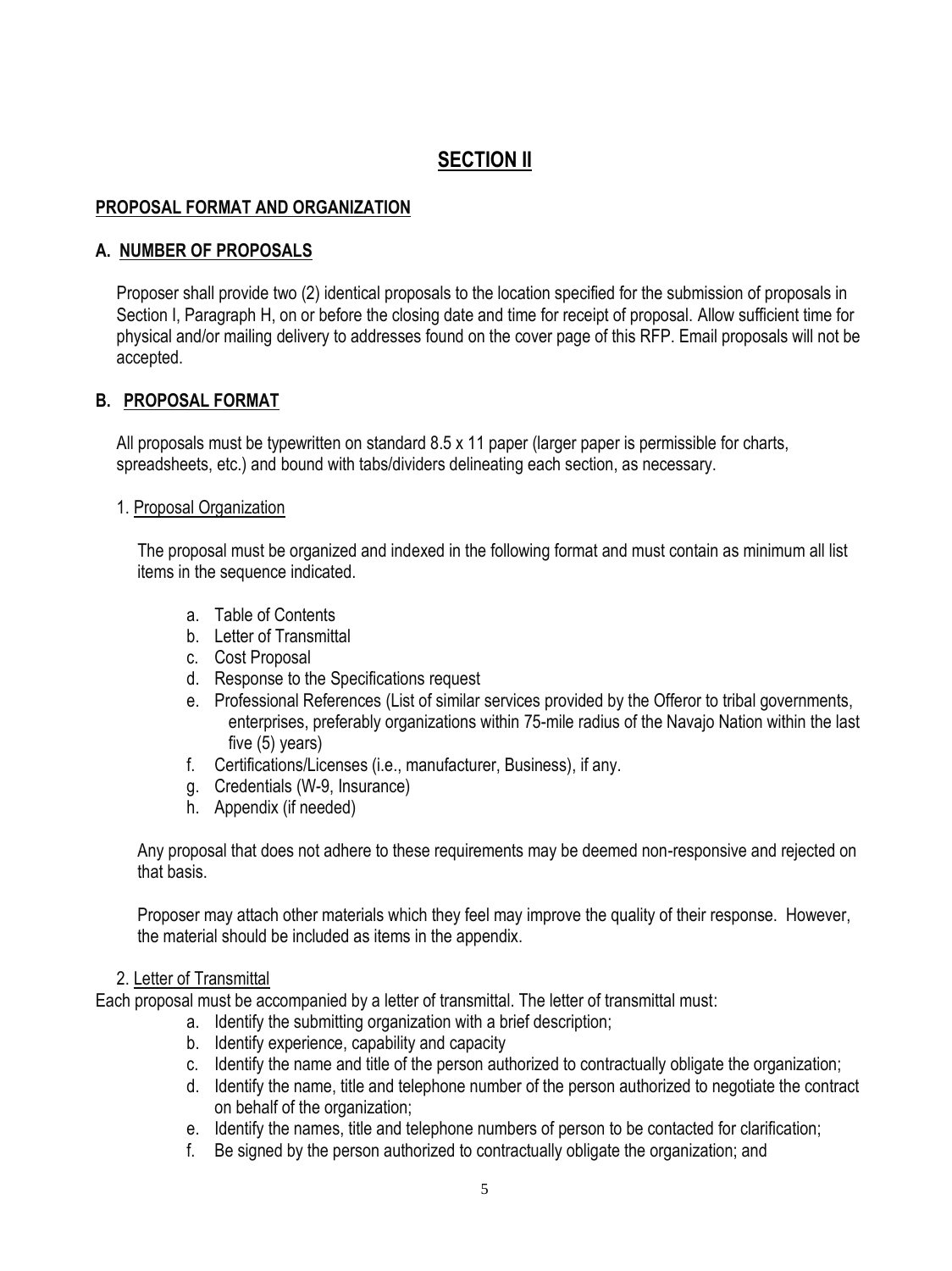g. Acknowledge receipt of any and all amendments to the RFP.

## **SECTION III**

## **Specifications**

The Navajo Nation EMS, seeks proposals from qualified respondents for Branded Products for Public Relations/Outreach, incorporating Artwork and/or Theme/Message Options, as described herein. Qualified respondents shall adhere to the specifications set forth within this section (Section III). All proposals must be completed in the requested format set forth in Section II.

| Quantity        | <b>Description</b>                                                               | Color                 |
|-----------------|----------------------------------------------------------------------------------|-----------------------|
| 10,000          | <b>COVID-19 Vaccination Card Holder</b>                                          | Multi-color           |
| 10,000          | 2 oz. Sanitizer with adjustable Silicone Carabiner                               | Multi-color           |
| 2,000           | 14 oz. Outdoor Adventure Mug, Durable ceramic w/ speckled pattern                | <b>Light Blue</b>     |
| 2,000           | Ambulance Backpack, drawcord closure doubles as shoulder straps, durable         | Ambulance design plus |
|                 | polyester                                                                        | Artwork               |
| 10,000          | EMT's are My Friends, Educational Activities Book                                | Standard              |
| 10,000          | Non-toxic Crayons, Box of 4                                                      | Multi-color           |
| 50              | Gold-Foil Stickers on a Roll, Junior EMT, 100 stickers per Roll                  | Gold                  |
| 50              | Gold-Foil Stickers on a Roll, Junior Paramedic, 100 stickers per Roll            | Gold                  |
| 50              | Heat-Sensitive Pencil Assortment Pack with EMS Safety Tips, 100                  | Multi-color           |
|                 | pencils per pack                                                                 |                       |
| 2,000           | EMT's Are My Friends Glow In The Dark Silicone Bracelet                          | Standard              |
| 10,000          | Kids' Emergency Care Kit (Standard design on front plus personalization on back) | <b>Blue</b>           |
| 1,500           | Papermate Inkjoy Retractable Pen                                                 | Blue                  |
| 500             | 3" x 4" Post It Full Color Notes                                                 | See Artwork           |
| 1,000           | 12 oz Chameleon Cup (color shifting plastic changes with the temperature)        | Multi-color           |
| 2,000           | Pack Away Tote                                                                   | Blue & Purple         |
| 1,000           | Recycled Mouse Pad                                                               | See Artwork           |
| 2,000           | <b>Silicone Tech Pockets</b>                                                     | Blue & Red            |
| 1,500           | MaxGlide Click Pen                                                               | <b>Black</b>          |
| 1,500           | Crossgate Gel-Glide Stylus Pen                                                   | Black & Blue          |
| 1,500           | Full color bright Diamond Stylus Pen, Style MM6                                  | Multi-color           |
| 1,500           | Ultima Comfort Luxe Softex Gel-Glide Pen                                         | Green                 |
| 1,000           | Westbrook Lunch/Cooler Bag                                                       | Gray                  |
| 1,500           | Wellness Water Bottle 32 oz                                                      | Smoke & Blue          |
| 1,000           | Kraft Bags $5\frac{1}{4} \times 8\frac{1}{4}$                                    | White                 |
| 1,000           | Clip on Retractable Badge Holder, Opaque with Chrome finish                      | Opaque                |
| 2,000           | Durable Lanyard with Breakaway Safety Release                                    | Royal & Navy          |
| 2,000           | Medical Grade Trauma Shears, 7 1/2 inch, with personalization                    | Multi-color           |
| 20              | 10' x 10' Outdoor Event Tent                                                     | Royal                 |
| $\overline{25}$ | Table Throws 6'                                                                  | Royal                 |
| 10,000          | Goody Bags, 11" x 15"                                                            | White                 |